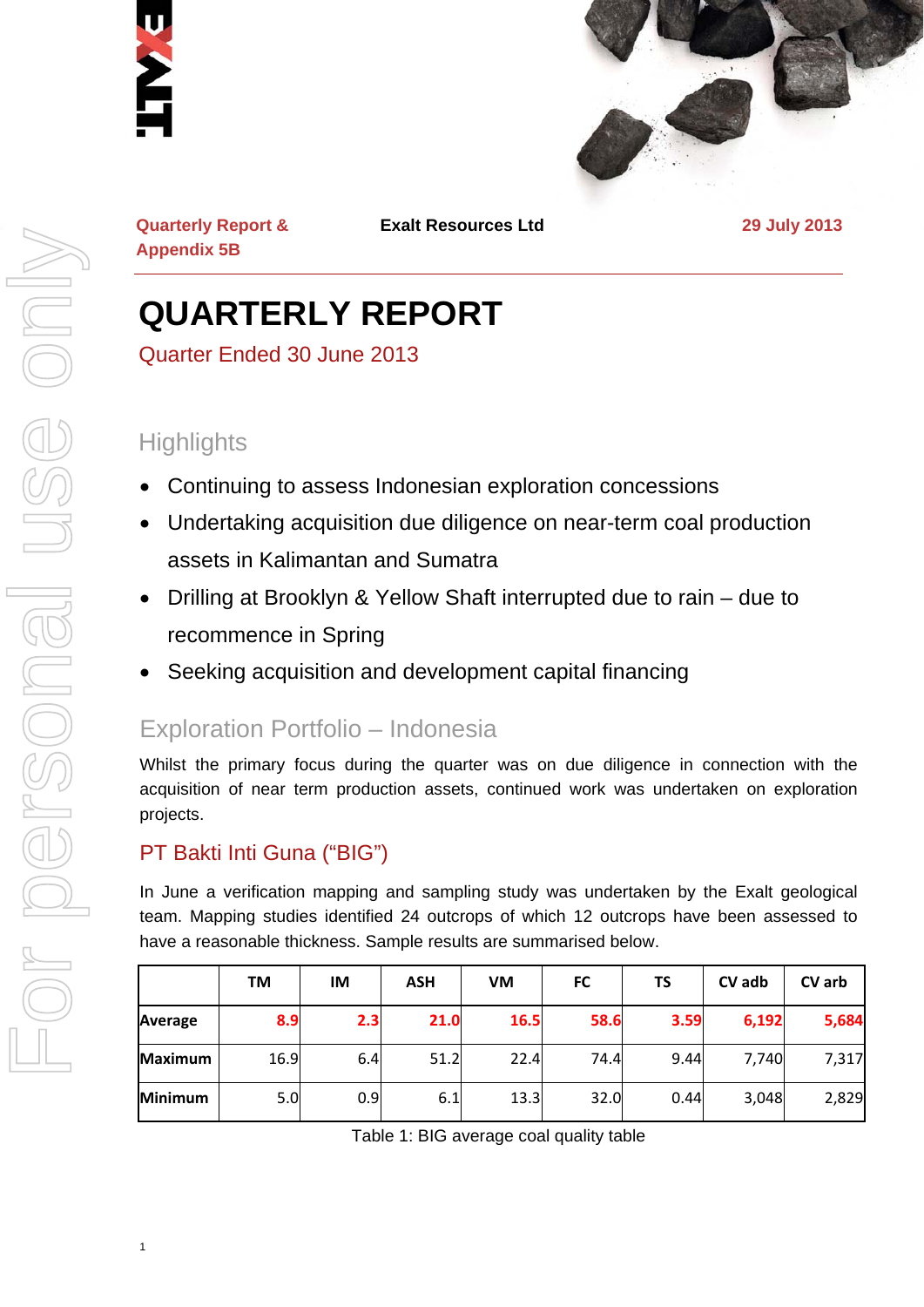



Figure 1 – Map of Pt.Bakti Inti Guna

The final analysis, due next quarter, will combine the results from the verification mapping; the JORC exploration target and coal quality with a full assessment on logistical and geographical hurdles in developing this concession. A decision will then be made on future exploration expenditure.

## PT Karindangan ("Karin")

No further work was undertaken on the Karin concession during the quarter. Initial results were not conclusive due to high moisture on samples collected during a heavy rain period. Exploration drilling would provide clear coal quality results, however expenditure on such drilling must be assessed against the likely returns from development of nearer term and potentially more prospective concessions. This analysis is currently underway and will dictate the future direction in relation to the Karin concession.

# Assessment and acquisition of near term coal production assets

Exalt has been advancing the acquisition of several attractive coal assets with near-term production potential in Indonesia in a small number of selected 'hub" locations.

During the quarter the Company further progressed towards the acquisition of three near-term production concessions in Kalimantan and West Sumatra. A non-binding Memorandum of Understanding (including an exclusivity period for the benefit of Exalt) has been signed on each of three concessions, and due diligence is currently underway on all concessions along with the drafting of sale and purchase agreements.

Further details on each of these concessions will be announced at the conclusion of the Due Diligence.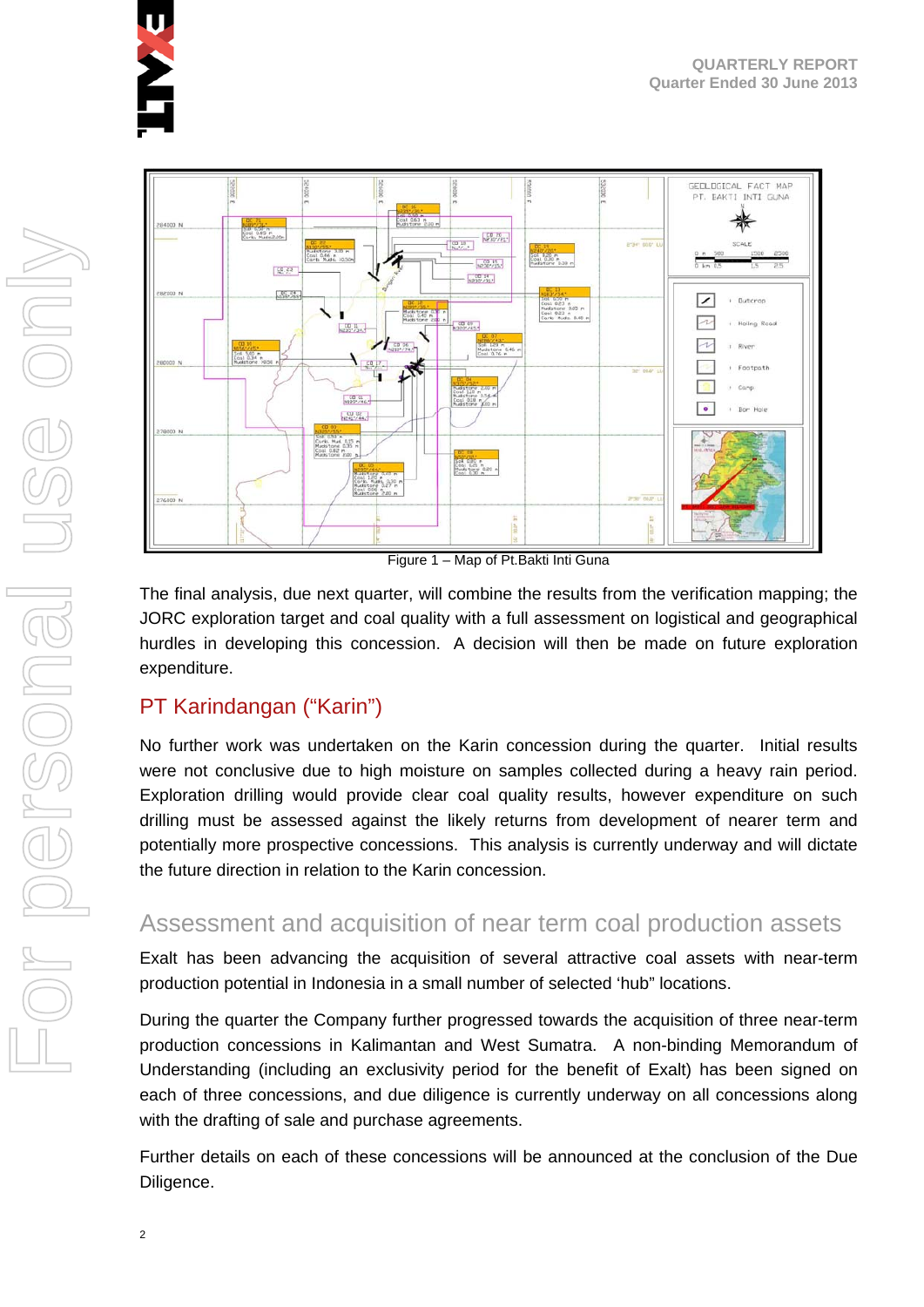

# Exploration - New South Wales Based Projects

Work on the NSW assets has progressed as planned with exploration activity as outlined below.

### Brooklyn

Two vertical reverse circulation (RC) holes were completed at Brooklyn before record June rainfall restricted access to site.

The two holes 100m north (BNRC005) and 100m west (BNRC006) of the original hole (BNRC004), both intersected significant widths of iron from surface (figure 2).

|         |             |      | HoleID From To Interval (m) Fe% Mn% SiO2% AI2O3% P% S% TiO2% LOI% |          |                                                                                 |  |  |
|---------|-------------|------|-------------------------------------------------------------------|----------|---------------------------------------------------------------------------------|--|--|
| BNRC005 | $0 \mid 92$ |      | 92                                                                |          | $\begin{bmatrix} 50.4 & 2.6 & 8.6 & 3.1 & 0.1 & 0.0 & 0.1 & 11.2 \end{bmatrix}$ |  |  |
| BNRC006 |             | - 88 | 86                                                                | 47.0 3.0 | $9.4$   6.7   0.1   0.0   0.2   10.6                                            |  |  |

Table 2 – Results for ZBNRC005 and BNRC006 analysed by ALS using XRF Fusion (Calculated using a Internal Dilution of 2x Sample interval or 4m and a cut-off of CaFe >50%)

The two holes revealed that the iron is colluvial material shedding downslope off vertical 'lodes' of competent goethite; opening up the possibility of 'free dig' material that could be processed simply with dry sieving.



Figure 2 – Brooklyn Known Surface Iron and Drill hole Locations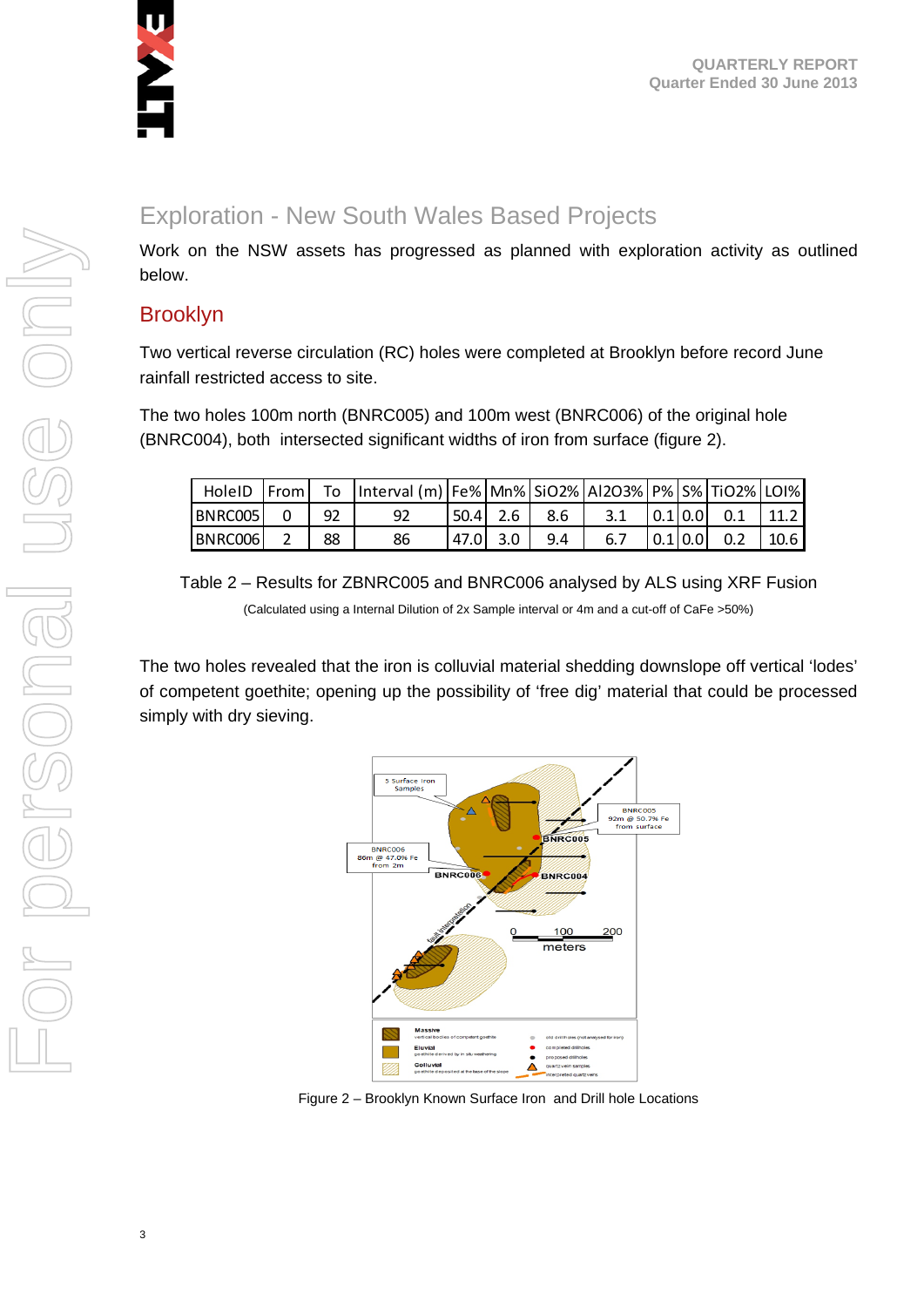

#### **Brooklyn Basemetal / Sulphide Potential**

Detailed mapping of the ironstone took place in conjunction with the June 2013 drilling (figure 2), an additional 'lode or massive' botryoidal goethite was discovered approximately 300m to the south-west of the main outcrop, an open costean has exposed a quartz vein with boxwork (open spaces left after weathering out of sulphides).

The open spaces have been replaced by goethite, suggesting that all the larger bodies of massive goethite at surface are likely to be the result of weathering of massive sulphides.

Although extremely weathered the quartz veins returned elevated sulphur to 0.16% and along with elevated copper, arsenic and bismuth. BNRC006 also returned elevated copper of 16m @ 0.14% Cu from 77m(Max internal dilution of 4m with a cut-off of 0.1%), zinc (to 823ppm), arsenic (to 158ppm) and bismuth (to 67ppm) supporting the interpretation of the goethite replacing base metal sulphides in the weathered zone.



Figure 3 – Brooklyn Quartz vein – Goethite filling boxwork

20 test samples were collected at regular intervals from the two RC holes and sieved into four size fractions; <1mm, 1mm – 3.35mm, 3.35mm – 6.3mm and >6.3mm. It was found that below 20m deep in both holes - 65% of the material was greater than 1mm and 33% greater than 3.35mm. Each size fraction has been and sent to ALS Perth for XRF Fusion analysis.

## Yellow Shaft

Results from soil sampling in the previous quarter has revealed a subcrop rockchip sample from the core of the lead anomaly returned - **2,580ppm lead, 512ppm copper and 12g/t silver**.

The lead anomaly (Bolwarra) forms a coherent south-west oriented soil anomaly very similar to the anomalism seen at Elura Pb-Zn deposit. The Elura ore zone is easily is represented in geophysics as a significant anomaly and a coherent lead soil anomaly draining away to the south-west.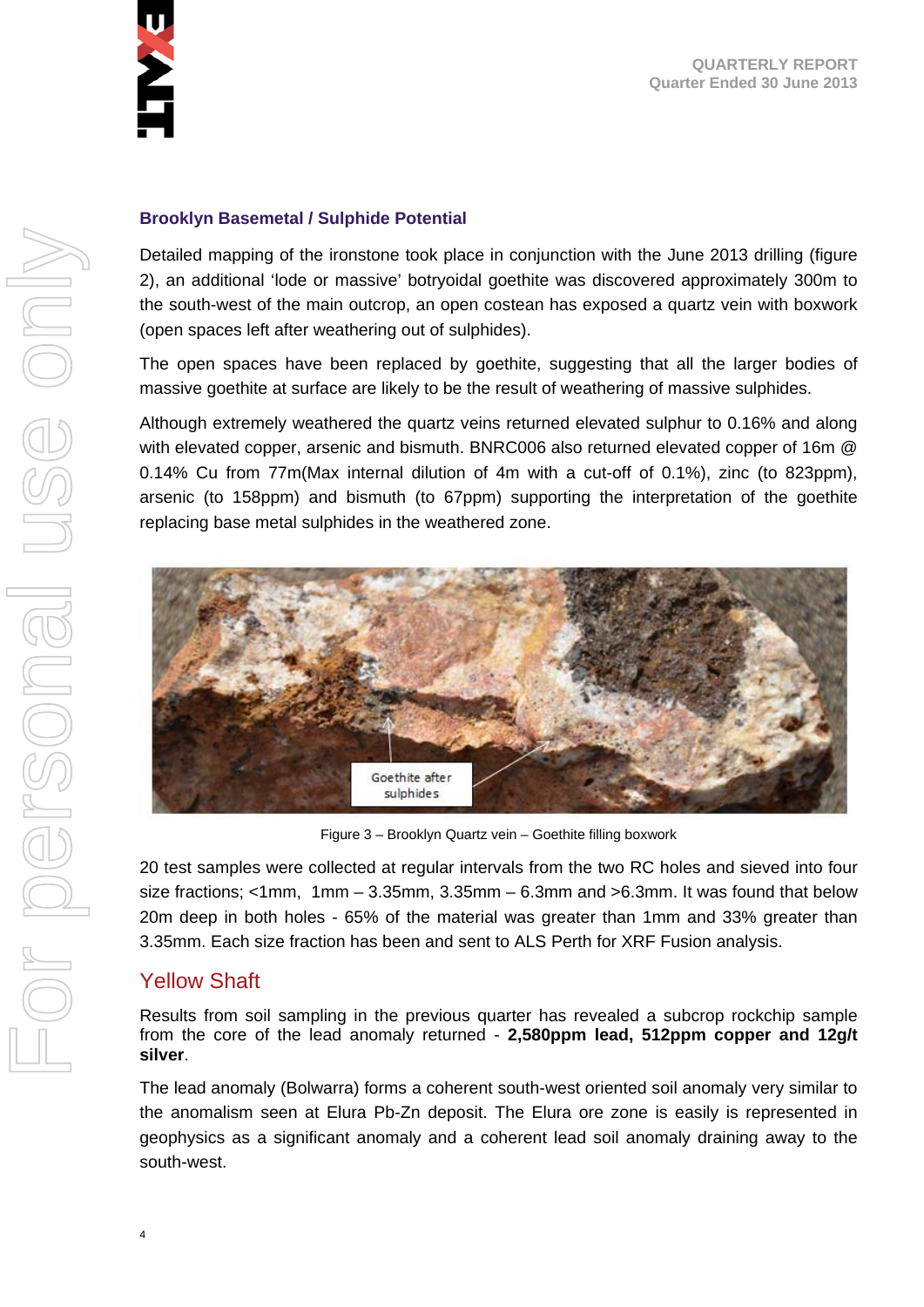

**QUARTERLY REPORT Quarter Ended 30 June 2013** 

Plans to drill test the lead anomaly and DSO iron and basemetal potential at Brooklyn in the June 2013 quarter were hampered by record rainfalls, drilling and down hole electromagnetic testing of the anomalism are expected to resume in Spring 2013 weather permitting.

# **Corporate**

The Company and its advisors are currently in discussions with several potential funding sources to attempt to secure sufficient acquisition and working capital financing to facilitate the acquisition of the near term production projects described earlier.

Management has initiated a cost re-structuring review, the results of which it will release to the market as and when this process is finalised.

On 22 July 2013, the Company announced the appointment of Robert Crossman as Non-Executive Director.

#### *Competent Person's Statement*

*The information in this report that relates to Indonesian Exploration Results is based on information provided by Mr A Kovago, Member of Australasian Institute of Mining and Metallurgy and a Consultant to Exalt Resources Limited. Mr A Kovago has sufficient experience that is relevant to the style of mineralisation and type of deposit under consideration and to the activity which he is undertaking to qualify as a Competent Person as defined in the 2004 Edition of the Australasian Code for Reporting of Exploration Results, Mineral Resources and Ore Reserves. Mr Kovago, consent to the inclusion in the report of the matters based on his information in the form and context in which it appears.* 

*The information in this report that relates to New South Wales Exploration Results is based on information provided by Mr D Ward, Member of Australasian Institute of Mining and Metallurgy and a Consultant to Exalt Resources*  Limited. Mr Ward has sufficient experience that is relevant to the style of mineralisation and type of deposit under *consideration and to the activity which he is undertaking to qualify as a Competent Person as defined in the 2004 Edition of the Australasian Code for Reporting of Exploration Results, Mineral Resources and Ore Reserves. Mr Ward, consent to the inclusion in the report of the matters based on his information in the form and context in which it appears.*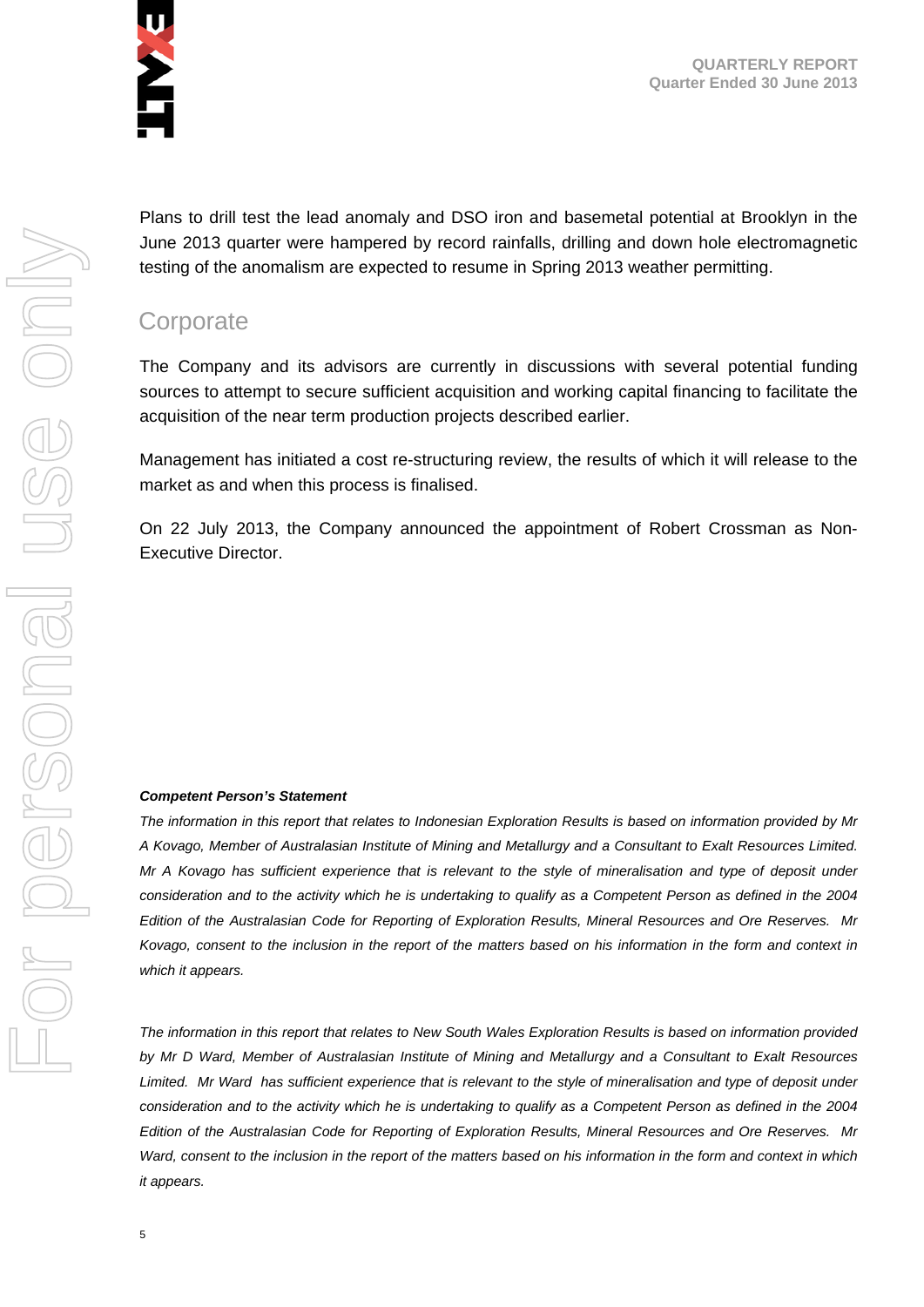

# **Appendix 5B**

# Mining exploration entity quarterly report

Introduced 01/07/96 Origin Appendix 8 Amended 01/07/97, 01/07/98, 30/09/01, 01/06/10, 17/12/10

Name of entity

#### EXALT RESOURCES LTD

ABN

Quarter ended ("current quarter")

17 145 327 617 30 JUNE 2013

## Consolidated statement of cash flows

| Cash flows related to operating activities |                                                               | Current quarter<br>\$A'000 | Year to date<br>(12 months) |
|--------------------------------------------|---------------------------------------------------------------|----------------------------|-----------------------------|
|                                            |                                                               |                            |                             |
| 1.1                                        | Receipts from product sales and related                       |                            | \$A'000                     |
|                                            | debtors                                                       |                            |                             |
| 1.2                                        | Payments for (a) exploration & evaluation<br>(b) development  | (335)                      | (838)                       |
|                                            | (c) production<br>(d) administration                          | (446)                      | (1, 419)                    |
| 1.3                                        | Dividends received                                            |                            |                             |
| 1.4                                        | Interest and other items of a similar nature<br>received      | 26                         | 93                          |
| 1.5                                        | Interest and other costs of finance paid                      |                            |                             |
| 1.6                                        | Income taxes paid                                             |                            |                             |
| 1.7                                        | Other (provide details if material)                           |                            |                             |
|                                            | Due Diligence costs - ODNI transaction                        | (109)                      | (1, 347)                    |
|                                            |                                                               | (864)                      | (3,511)                     |
|                                            | <b>Net Operating Cash Flows</b>                               |                            |                             |
|                                            |                                                               |                            |                             |
|                                            | Cash flows related to investing activities                    |                            |                             |
| 1.8                                        | Payment for purchases of:<br>(a)                              | (133)                      | (250)                       |
|                                            | prospects                                                     | (6)                        | (695)                       |
|                                            | (b) ODNI prospect<br>(c) other fixed assets                   | (3)                        | (5)                         |
| 1.9                                        | Proceeds from sale of:<br>(a) prospects                       |                            |                             |
|                                            | (b) equity investments                                        |                            |                             |
|                                            | (c) other fixed assets                                        |                            |                             |
| 1.10                                       | Loans to other entities                                       |                            |                             |
| 1.11                                       | Loans repaid by other entities                                |                            |                             |
| 1.12                                       | Other (provide details if material)                           |                            |                             |
|                                            | Net investing cash flows                                      | (142)                      | (950)                       |
| 1.13                                       | Total operating and investing cash flows<br>(carried forward) | (1,006)                    | (4, 461)                    |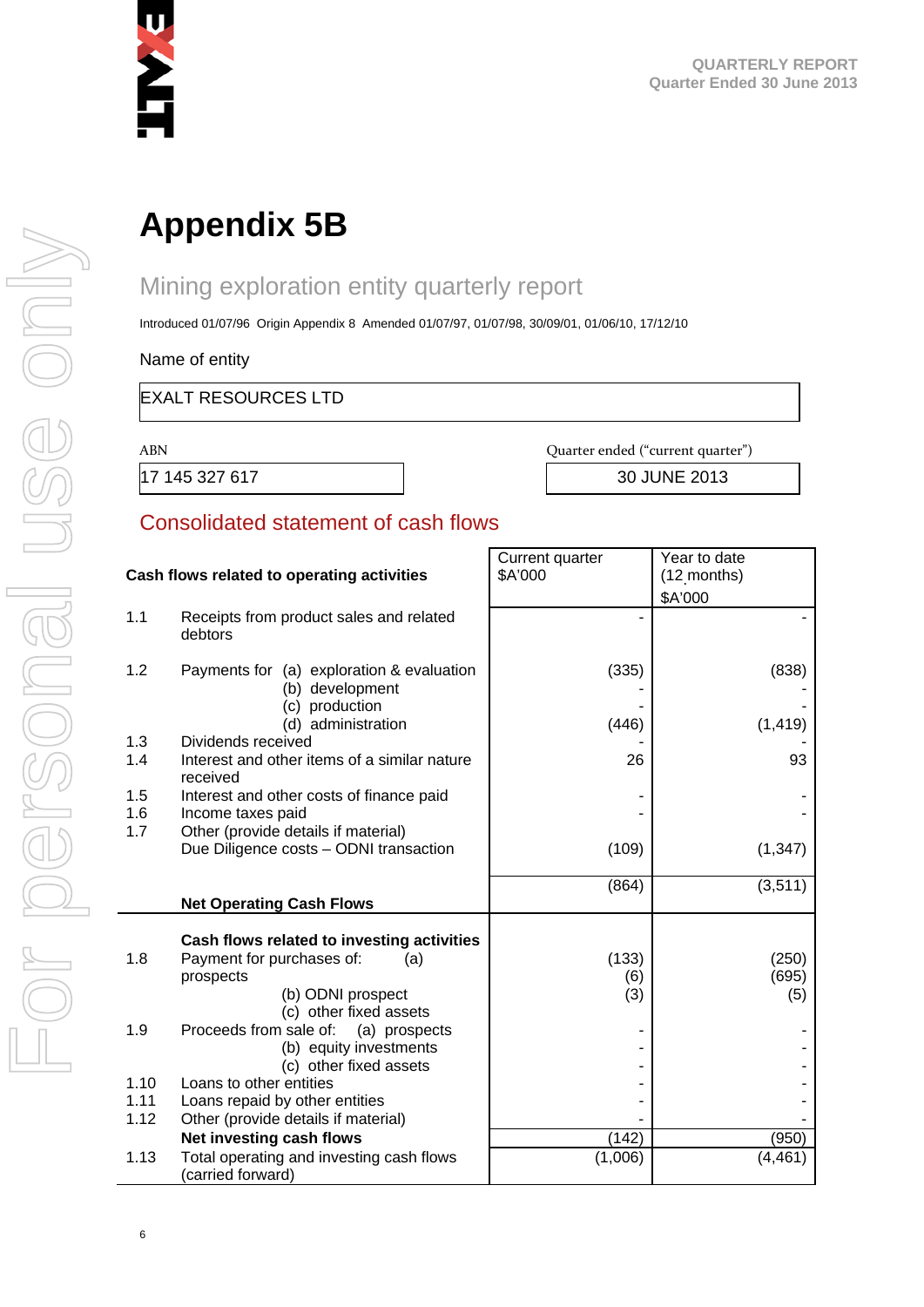

| 1.13         | Total operating and investing cash flows<br>(brought forward)                          | (1,006) | (4, 461) |
|--------------|----------------------------------------------------------------------------------------|---------|----------|
| 1.14         | Cash flows related to financing activities<br>Proceeds from issues of shares, options, |         | 5,500    |
|              | etc.                                                                                   |         |          |
| 1.15         | Proceeds from sale of forfeited shares                                                 | ۰       |          |
| 1.16         | Proceeds from borrowings                                                               |         |          |
| 1.17         | Repayment of borrowings                                                                |         |          |
| 1.18         | Dividends paid                                                                         |         |          |
| 1.19         | Other (provide details if material)<br>Capital raising costs                           | ۰       | (621)    |
|              | Net financing cash flows                                                               | ۰       | 4,879    |
|              | Net increase (decrease) in cash held                                                   | (1,006) | 418      |
| 1.20<br>1.21 | Cash at beginning of quarter/year to date<br>Exchange rate adjustments to item 1.20    | 3,980   | 2,556    |
| 1.22         | Cash at end of quarter                                                                 | 2,974   | 2,974    |

# Payments to directors of the entity and associates of the directors

|      |                                                                  | Curent quarter |
|------|------------------------------------------------------------------|----------------|
|      |                                                                  | \$A'000        |
| 1.23 | Aggregate amount of payments to the parties included in item 1.2 | 238            |
| 1.24 | Aggregate amount of loans to the parties included in item 1.10   |                |
|      |                                                                  |                |

#### 1.25 Explanation necessary for an understanding of the transactions

These payments include Non-Executive Director Fees and Salary to the Managing Director.

7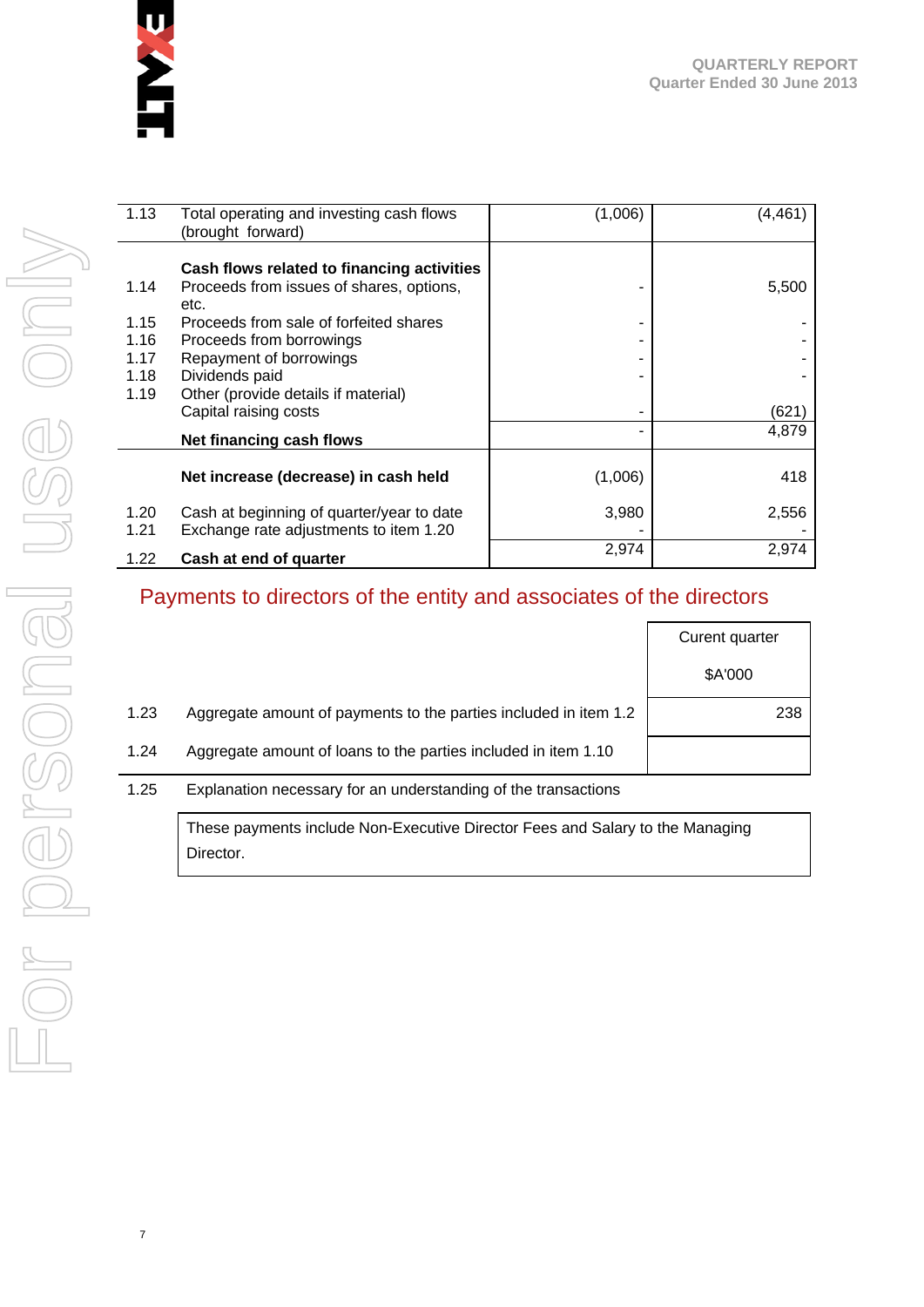

## Non-cash financing and investing activities

- 2.1 Details of financing and investing transactions which have had a material effect on consolidated assets and liabilities but did not involve cash flows
- 2.2 Details of outlays made by other entities to establish or increase their share in projects in which the reporting entity has an interest

## Financing facilities available

*Add notes as necessary for an understanding of the position.* 

Amount available \$A'000 Amount used \$A'000 3.1 Loan facilities 3.2 Credit standby arrangements ‐ ‐

## Estimated cash outflows for next quarter

|     |                            | $A'$ 000                 |
|-----|----------------------------|--------------------------|
| 4.1 | Exploration and evaluation | 382                      |
| 4.2 | Development                | $\overline{\phantom{0}}$ |
| 4.3 | Production                 | -                        |
| 4.4 | Administration             | 360                      |
|     | <b>Total</b>               | 739                      |

8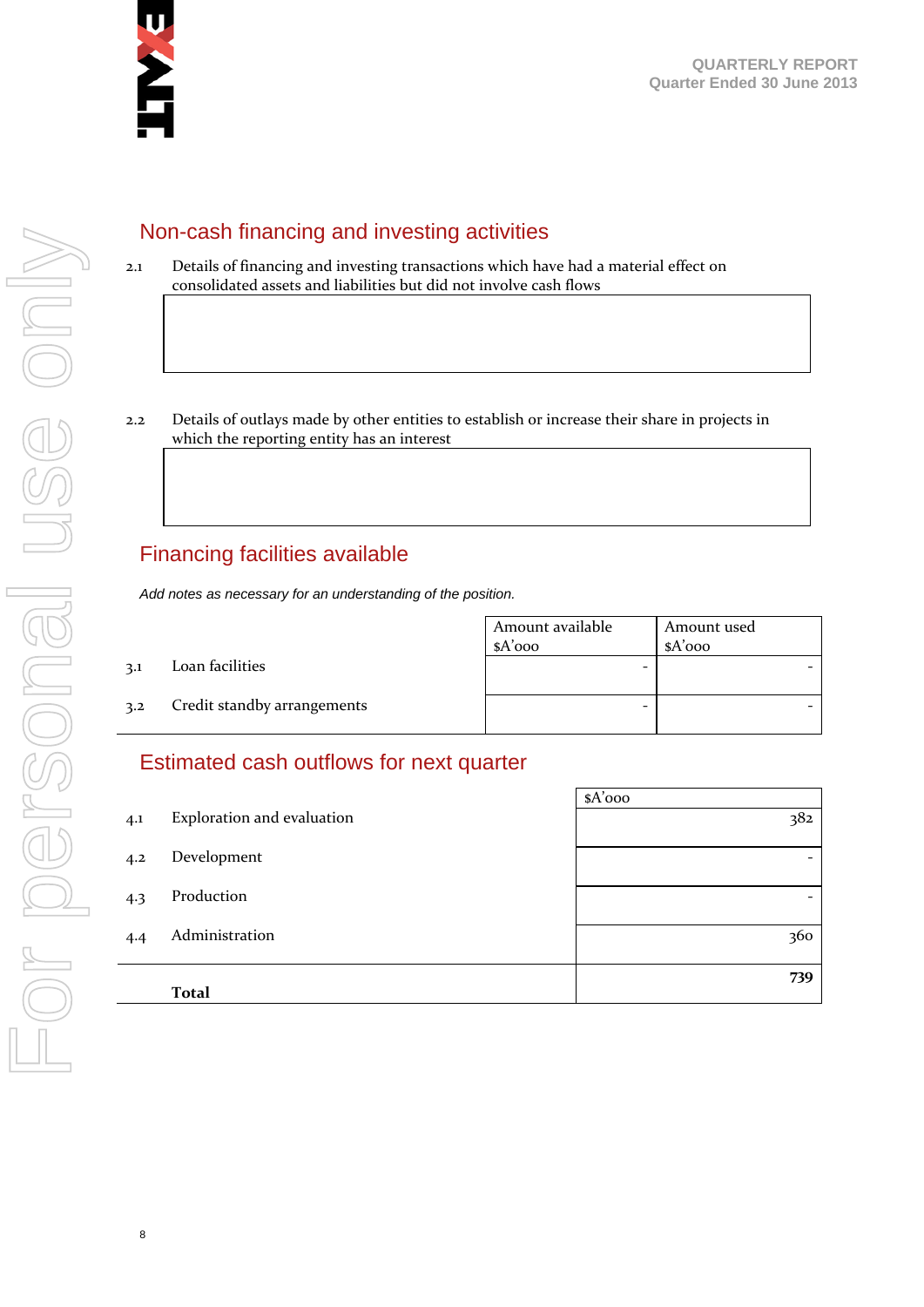

# Reconciliation of cash

|     | Reconciliation of cash at the end of the quarter (as<br>shown in the consolidated statement of cash flows)<br>to the related items in the accounts is as follows. | Current quarter<br>$A'$ 000 | Previous quarter<br>$A'$ 000 |
|-----|-------------------------------------------------------------------------------------------------------------------------------------------------------------------|-----------------------------|------------------------------|
| 5.1 | Cash on hand and at bank                                                                                                                                          | 12                          | 123                          |
| 5.2 | Deposits at call                                                                                                                                                  | 2,962                       | 3,857                        |
| 5.3 | Bank overdraft                                                                                                                                                    |                             |                              |
| 5.4 | Other (provide details)                                                                                                                                           | ۰                           |                              |
|     | Total: cash at end of quarter (item 1.22)                                                                                                                         | 2,974                       | 3,980                        |

## Changes in interests in mining tenements

|     |                                                                        | Tenement<br>reference | Nature of interest<br>(note (2)) | Interest at<br>beginning<br>of quarter | Interest at<br>end of<br>quarter |
|-----|------------------------------------------------------------------------|-----------------------|----------------------------------|----------------------------------------|----------------------------------|
| 6.1 | Interests in mining<br>tenements<br>relinquished, reduced<br>or lapsed | Nil                   |                                  |                                        |                                  |
| 6.2 | Interests in mining<br>tenements acquired or<br>increased              |                       |                                  |                                        |                                  |

9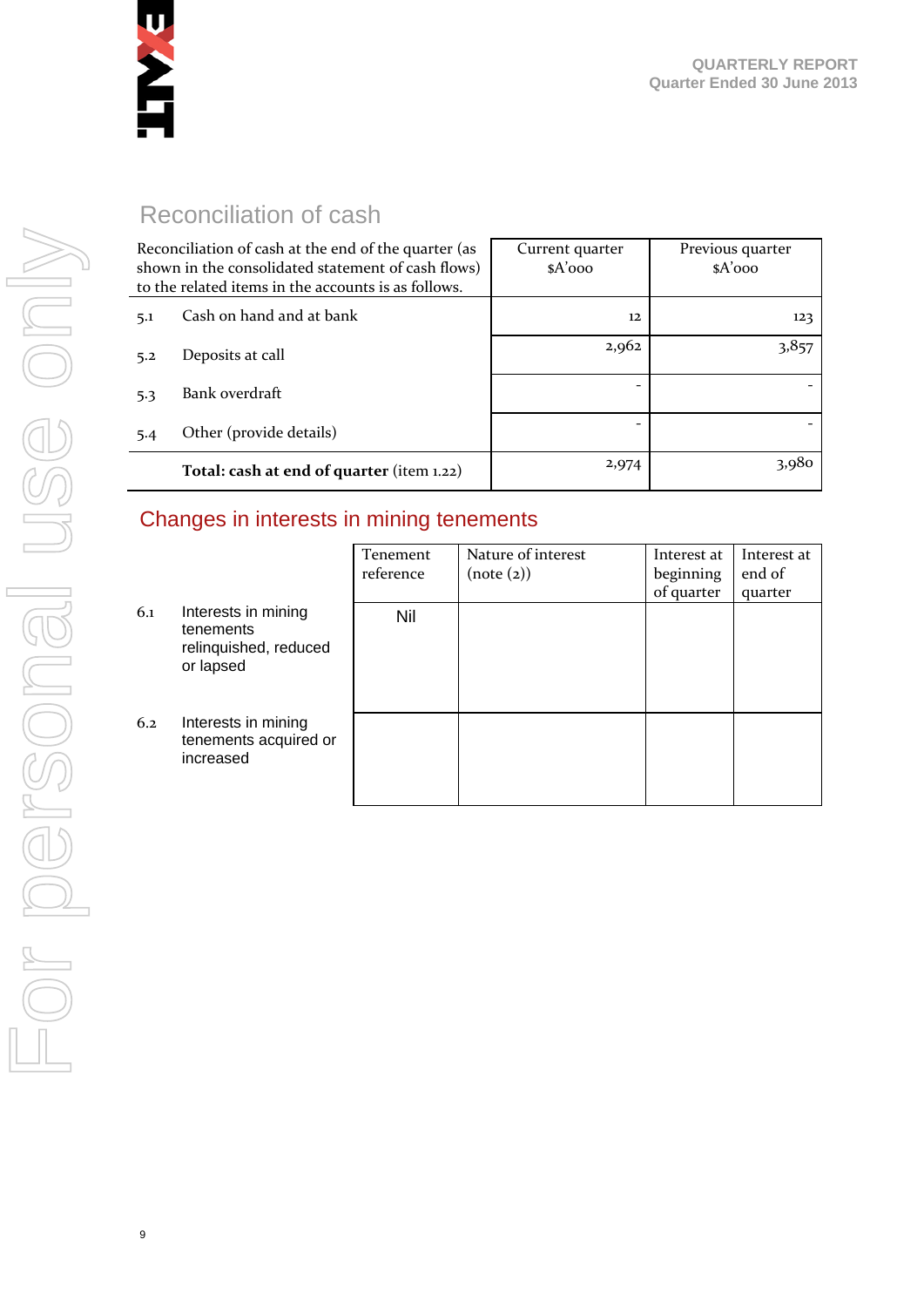

## Issued and quoted securities at end of current quarter

*Description includes rate of interest and any redemption or conversion rights together with prices and dates.* 

|      |                                                                                                                                      | Total         | Number     | Issue price per                                                                                      | Amount paid up per                                                                                                                 |
|------|--------------------------------------------------------------------------------------------------------------------------------------|---------------|------------|------------------------------------------------------------------------------------------------------|------------------------------------------------------------------------------------------------------------------------------------|
| 7.1  | <b>Preference</b><br>*securities<br>(description)                                                                                    | number<br>Nil | quoted     | security (cents)                                                                                     | security (cents)                                                                                                                   |
| 7.2  | Changes during quarter<br>(a) Increases through<br>issues<br>(b) Decreases through<br>returns of capital, buy-<br>backs, redemptions |               |            |                                                                                                      |                                                                                                                                    |
| 7.3  | +Ordinary securities                                                                                                                 | 73,205,295    | 56,538,628 |                                                                                                      |                                                                                                                                    |
| 7.4  | Changes during quarter<br>(a) Increases through<br>issues<br>(b) Decreases through<br>returns of capital, buy-<br>backs              | 163,625       | Nil        | 0.20                                                                                                 | 0.20                                                                                                                               |
| 7.5  | +Convertible debt<br>securities<br>(description)                                                                                     | Nil           |            |                                                                                                      |                                                                                                                                    |
| 7.6  | Changes during quarter<br>(a) Increases through<br>issues<br>(b) Decreases through<br>securities matured,<br>converted               |               |            |                                                                                                      |                                                                                                                                    |
| 7.7  | <b>Options</b> (description<br>and conversion<br>factor)                                                                             | 61,008,568    | 16,008,568 | Exercise price<br>~16M\$0.20<br>10M \$0.20<br>10M \$0.20<br>20M \$0.50<br>2.6M \$0.20<br>2.4M \$0.50 | Expiry date<br>31 December 2015<br>6 December 2014<br>21 November 2014<br>21 November 2015<br>21 November 2016<br>28 November 2014 |
| 7.8  | Issued during quarter                                                                                                                | Nil           | Nil        |                                                                                                      |                                                                                                                                    |
| 7.9  | <b>Exercised during</b><br>quarter                                                                                                   | Nil           |            |                                                                                                      |                                                                                                                                    |
| 7.10 | <b>Expired during</b><br>quarter                                                                                                     | Nil           |            |                                                                                                      |                                                                                                                                    |
| 7.11 | Performance<br><b>Shares</b><br>(totals only)                                                                                        | 84,000,000    |            |                                                                                                      |                                                                                                                                    |
| 7.12 | <b>Unsecured notes</b><br>(totals only)                                                                                              |               |            |                                                                                                      |                                                                                                                                    |